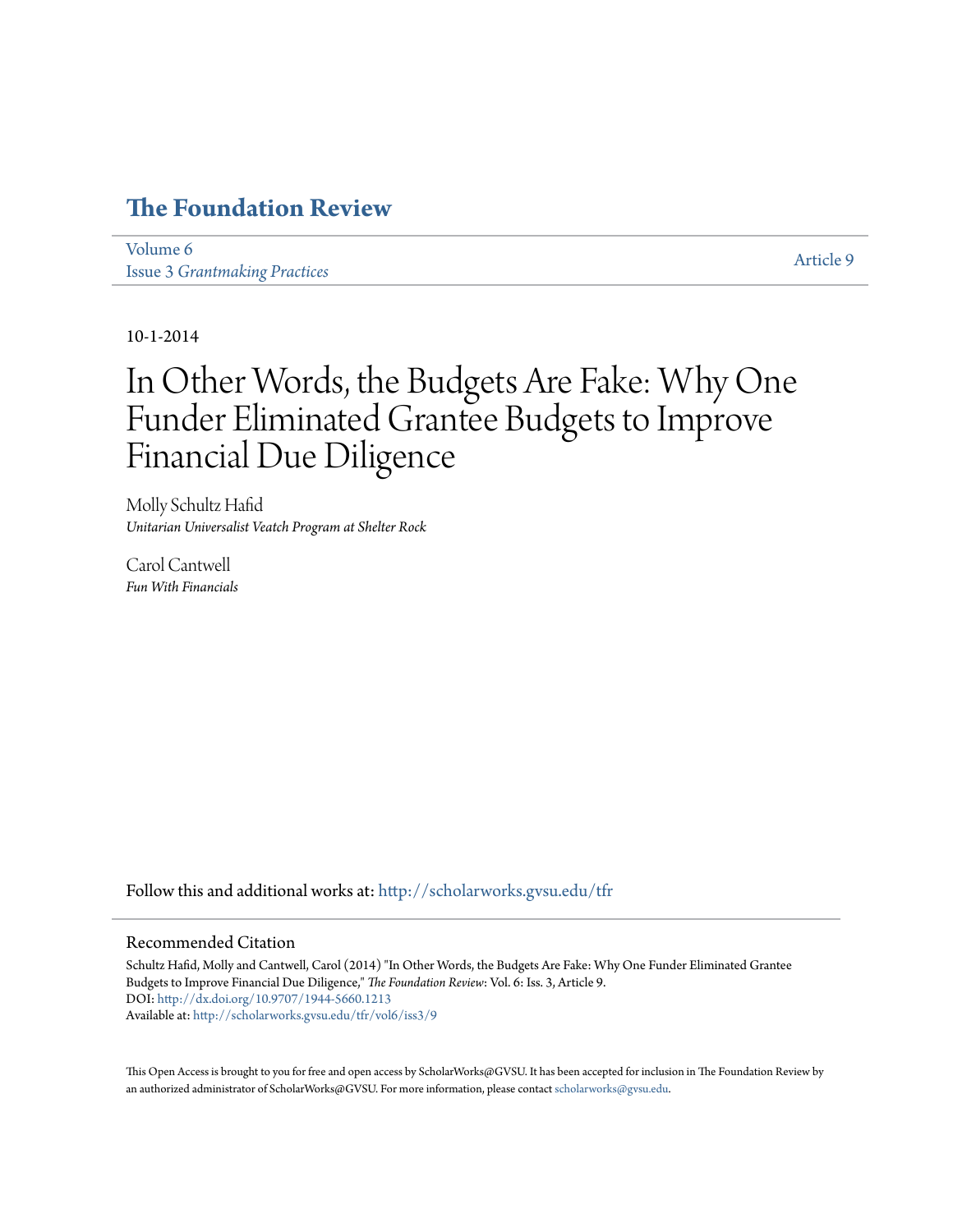## In Other Words, the Budgets Are Fake: Why One Funder Eliminated Grantee Budgets to Improve Financial Due Diligence

*Molly Schultz Hafid, M.P.A., Unitarian Universalist Veatch Program, and Carol Cantwell, Fun With Financials*

*Keywords: Financial health indicators, financial management, nonprofit finances, due diligence, preventing fraud, nonprofit budgets, grant review, financial health assessment*

#### Introduction

The Unitarian Universalist Veatch Program at Shelter Rock is the charitable-giving program of a Unitarian Universalist congregation on Long Island. We award approximately \$12 million in grants each year and fund almost 200 organizations across the country. Our grantees are largely community-based organizations with annual budgets ranging from \$150,000 to more than \$10 million. A majority of our grants are general support, with a small number of project support grants. We support organizations that are independently incorporated as well as those who use a fiscal sponsor. The board of governors of the Veatch Program consists of 12 members of the congregation and includes individuals with professional backgrounds in the private and the public sectors.

In 2013, Veatch Program eliminated budgets from our application requirements. Over the last 18 months, we have worked with consultant Carol Cantwell of Fun With Financials to overhaul the financial information we request and the ways in which it is used. Cantwell founded Fun With Financials in 2004 after spending 12 years in various finance roles with nonprofits, including chief financial officer, co-executive director, and board member. She has a degree in economics and has worked with hundreds of nonprofit and philanthropic organizations around the country to help build financial literacy and health.

In this article, we examine the role of financial information in the grant application process,

#### *Key Points*

- In 2013, the Unitarian Universalist Veatch Program at Shelter Rock eliminated budgets from its application requirements. Over the last 18 months, it has worked to overhaul the financial information it requests and the ways in which it is used.
- This article examines the role of financial information in the grant application process, the practice of developing and reviewing funder budgets, and the ways in which they too often fail to provide information relevant to a thorough review of the financial health of a nonprofit organization.
- The Veatch Program provides a case study in how to engage board and staff members in the development of a new standard for reviewing financial information. This article provides an overview of the process, timeline, and tools used to replace funder budgets with a more accurate financial review – a shift that helped reduce the administrative burden on Veatch grantees and provided the program with more relevant insight into grantee financial health based on actual financial data.

the practice of developing and reviewing funder budgets, and the ways in which they too often fail to provide information relevant to a thorough review of the financial health of a nonprofit organization. The Veatch Program provides a case study in how to engage board and staff members in the development of a new standard for reviewing financial information. We provide an overview of the process, timeline, and tools used to replace funder budgets with a more accurate financial review and illustrate how this shift helps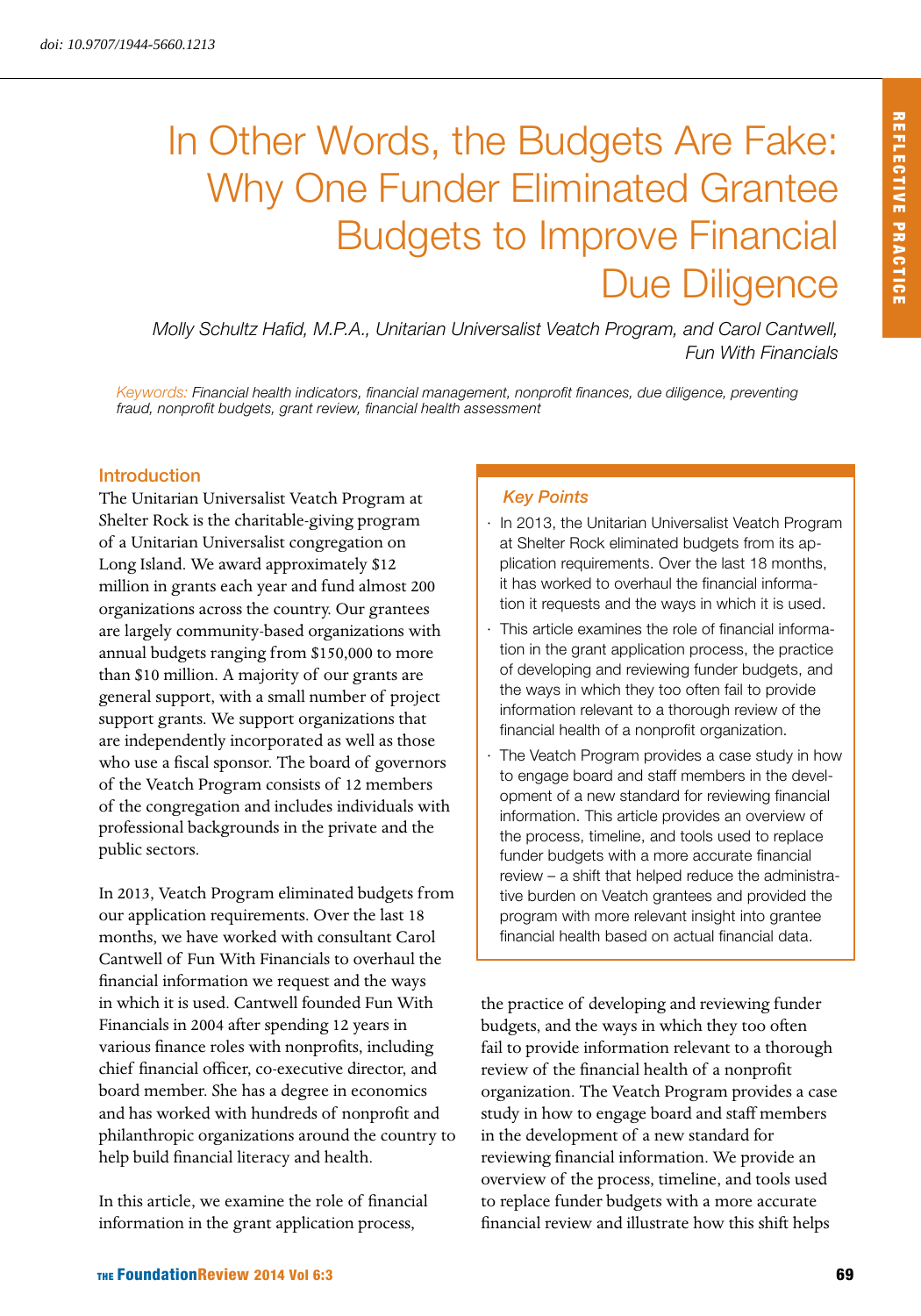*We examine the role of financial information in the grant application process, the practice of developing and reviewing funder budgets, and the ways in which they too often fail to provide information relevant to a thorough review of the financial health of a nonprofit organization.*

to reduce the administrative burden on grantees and provided the Veatch Program with more relevant insight into grantee financial health based on actual financial data. This article concludes with recommendations for the implementation of these practices in grantmaking institutions.

#### Financial Information and the Grant Application Process

The review of grantee financial information is one of the ways funders ensure they are effective stewards of the resources they are responsible for allocating. The Council on Foundations and the Forum of Regional Associations of Grantmakers developed a core curriculum for new grantmakers that has been adapted into training modules offered through regional associations around the country. The Essential Skills and Strategies (ESS) curriculum defines due diligence as "the process through which an investor or funder researches an organization's legal, financial, and organization status in order to inform and guide an investment or grantmaking decision" (Boccalandro, Donaldson, Hollahan, O'Neill, & Rosenberg, 2010, p. 27). Grantmakers for Effective Organizations (GEO) expands the definition to include "alignment with your mission and goals, the role of the organization's board, the position it holds in its field and community, the staff's qualifications, and the organization's

communications and fundraising capacity" (Grantmakers for Effective Organizations, 2010, p. 3).

Both ESS and GEO recommend that financial information be only one part of the overall proposal review. Other types of information a foundation might consider collecting include the project budget; other funding sources and amounts, and the status of each (requested or secured); the organizational budget; interim financial reports to senior management and board of trustees; a final financial statement for the most recent fiscal year, preferably audited; auditor's letters to management; an interim balance sheet and income statement; the current fiscal-year budget with year-to-date and estimated actuals; the most recent IRS Form 990; and plans for sustainability (Boccalandro, et al., 2010). The list is rather exhaustive.

Guidestar (2011) advises that private foundations, donor-advised funds, and donors are required by the IRS only to:

- 1. "Verify the nonprofit's eligibility to receive a tax-deductible charitable contribution (p. 2)." For most grant circumstances that simply means confirming the  $501(c)(3)$  status of the organization receiving the grant.
- 2. "Determine if the nonprofit is a supporting organization. If it is, determine what type (p. 3)." A supporting organization is a charity established for the purpose of providing support to another charity. For most funders, this is not a major concern. For funders who regularly make grants to supporting organizations, this has likely been built into the design of the grantmaking procedures.
- 3. "Confirm that the recipient does not appear on the OFAC [Office of Foreign Assets Control] list of organizations and persons linked to terrorism (p. 3)." This rule was added with the passage of the USA PATRIOT act and applies to a narrow category of prospective grantees. For making grants where this is a possibility, the OFAC at the U.S. Department of the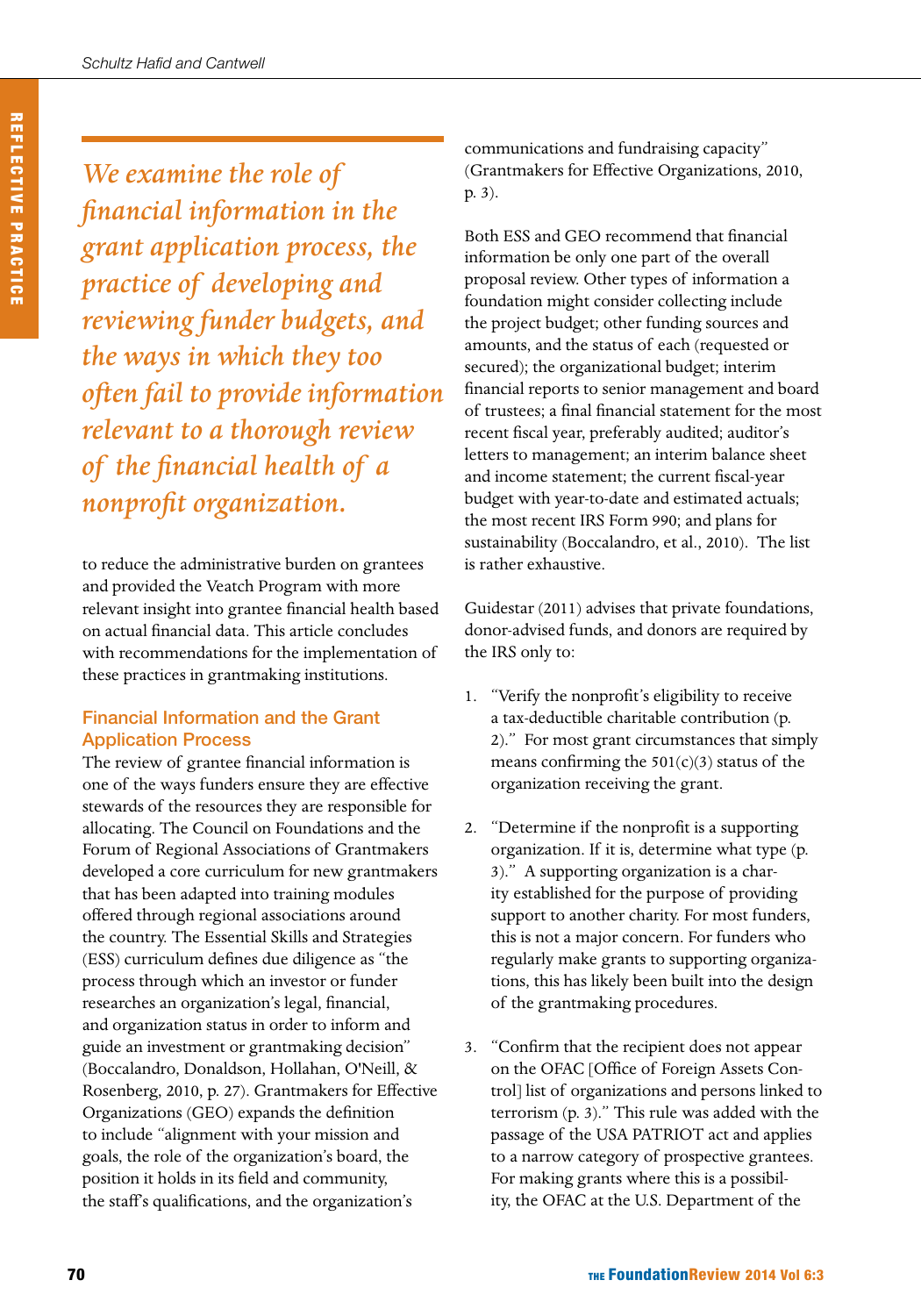Treasury maintains lists of individuals and organizations whose assets have been frozen because of suspected ties to terrorism; such persons and entities are identified as Specially Designated Nationals (SDNs).

The list of financial materials funders may request do not address these three specific IRS. If all the financial information we are requesting is not required by the IRS, why do we ask for it and what do we hope to learn from it?

A recent report by Project Streamline, a collaboration of associations of grantmakers and fundraisers seeking to reduce the inefficiencies of the grantseeking process, found that dissatisfaction with financial requests and materials being provided was deep on both sides. One nonprofit quoted in the report stated,

We keep two sets of books (or more). Because foundations often require budgets in a particular format or ask to see expenses broken down in specific ways, many nonprofit organizations keep multiple versions of their budgets. The potential for errors is heightened every time a budget is translated into a new format. (Bearman, 2008, p. 16)

This was a common observation from the funder perspective:

Often we work with the same grantees over and over again. I am sure they become annoyed that we ask for a new copy of the  $501(c)(3)$  and other financial documentation for each grant. However, we do so to cut down on staff time for copying and retrieving information. (Bearman, 2008, p. 22)

Another funder told the report's researchers,

[We] used to allow agencies to submit the budget in their own format, but it has been so challenging to figure out how some things were calculated, and [we spent so much time] reconfiguring the budget for presentation to our board, that we now require agencies to use our format. (Bearman, 2008, p. 23)

Here is the uncomfortable truth: The budgets we review are largely created by individuals who *Here is the uncomfortable truth: The budgets we review are largely created by individuals who have learned exactly what we are looking for and tailor the budgets in their proposals directly to our needs – either those of our specific institution or of the general practices in the philanthropic sector. In other words, the budgets are fake.*

have learned exactly what we are looking for and tailor the budgets in their proposals directly to our needs – either those of our specific institution or of the general practices in the philanthropic sector. In other words, the budgets are fake.

For example, the Foundation Center offers a range of trainings and resources to help grantseekers develop grant proposals with a higher likelihood of being funded. One of the online training modules focuses on the elements of a good budget and warns grantseekers that funders often start with the financial information because "the numbers are stark and straightforward" (Geever, n.d.). It also shared one funder's admission that he would "often look at the budget and then read the proposal backwards" (Geever, n.d.). Some of the most popular fundraising books and websites include some version of the following examples of advice for preparing a budget for a grant request:

The budget should reflect the cost of the items and activities described in the project narrative portion of the proposal. If an item is not described and justified in the narrative, it should not appear in the budget.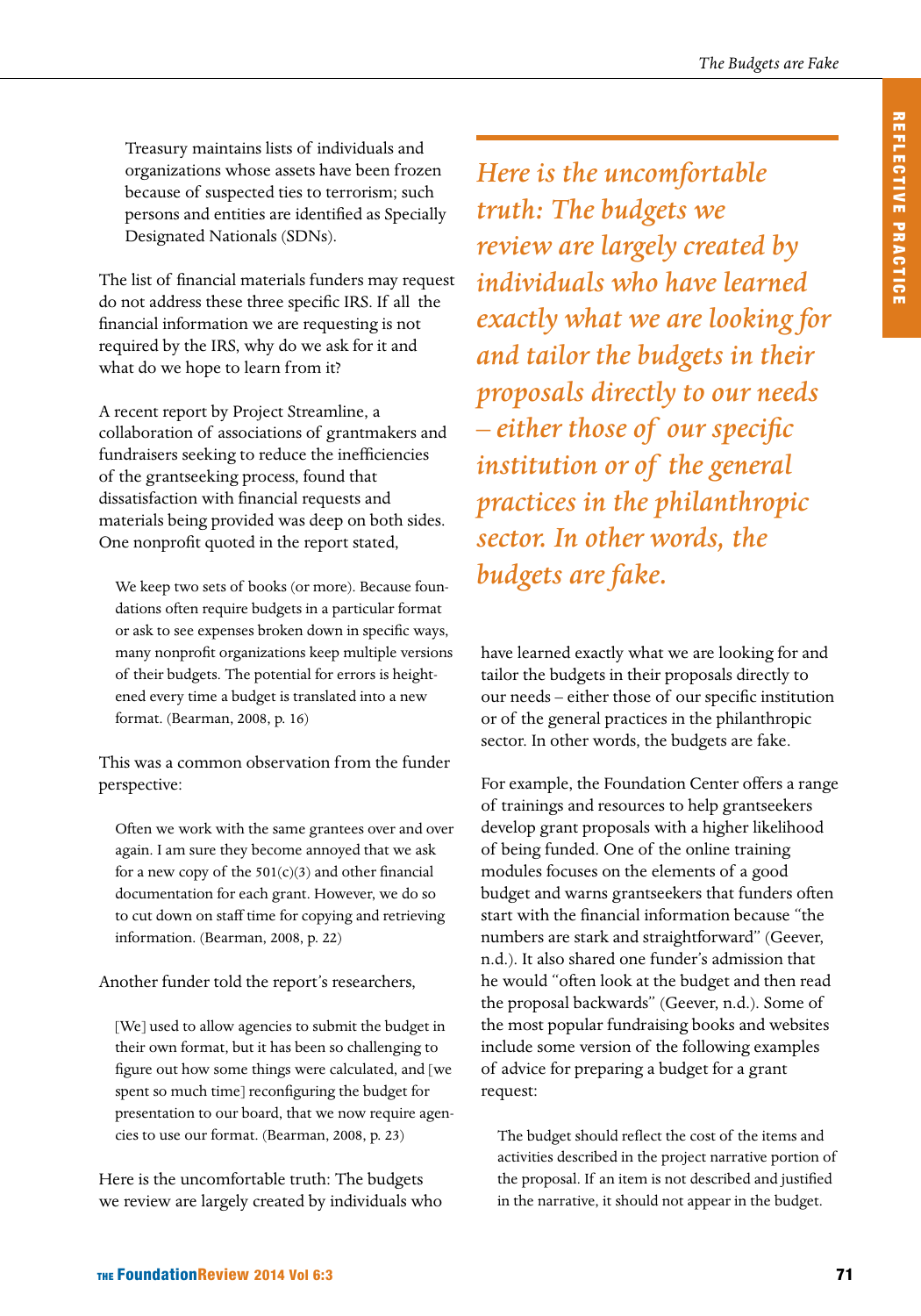*Many funders and boards say that a key reason for financial due diligence is to prevent the misuse of funds by a grantee or confirm there is no fraud or mismanagement. Unfortunately, there is no real protection against this possibility. Fraud and mismanagement happen, and financial statements – including audits – do not protect a funder against the possibility that funds will not be used correctly or a grantee will be the victim of fraudulent activity.*

…The relationship between the budget and the project description should be so tight that the reader can determine what the project is simply by reading the budget (Ward & Hale, 2006, p. 15).

Be certain that the expense estimates are neither too lean nor too high. If you underestimate costs, you may not able to operate within the budget. If this occurs, you will have to go back to funders already supporting the project and ask for additional assistance, seek new donors, or underwrite part of the cost of general operating funds. None of these alternatives is attractive. Likewise, consistently overestimating costs can lead to other problems. … If you have a lot of money left over, it will reflect badly on your budgeting ability, and might affect the funder's receptiveness toward any future budgets you might present (Geever, n.d.).

So what does a well-written, clearly reasoned project or organizational budget tell you about an organization? It tells you how well the writer has been trained to prepare a clearly reasoned project or organizational budget.

Some funders and grant administrators have come to understand this challenge and now request additional information in the form of financial statements, preferably audited, and a boardapproved budget. While financial statements are a vast improvement over budgets prepared as part of the application process, they are still limited to the financial picture at a specific time and only report the past results of an organization's operations (Finkler, 2001). What they do not tell us is how an organization develops its financial plans, who is involved, what assumptions went into the process of projecting both revenue and expense, how well an organization will be able to deliver on the proposed project, the comfort level of the senior leadership of an organization with financial management, the long-term stability of the organization or the proposed project, or the trends in an organization's overall financial health.

One important note about reviewing financial materials: Many funders and boards say that a key reason for financial due diligence is to prevent the misuse of funds by a grantee or confirm there is no fraud or mismanagement. Unfortunately, there is no real protection against this possibility. Fraud and mismanagement happen, and financial statements – including audits – do not protect a funder against the possibility that funds will not be used correctly or a grantee will be the victim of fraudulent activity. One study of fraud in nonprofit organizations found that almost half of all cases of fraud were detected by tips from within the organization or after an internal audit; almost one-quarter were detected by accident and only 12 percent were found by an external auditor. The study concluded that clear lines of authority, enforcement of proper procedures for authorization of transactions, board engagement, and an audit committee were the most effective organizational controls against fraudulent behavior in nonprofit organizations (Greenlee, Fischer, Gordon, & Keating, 2007).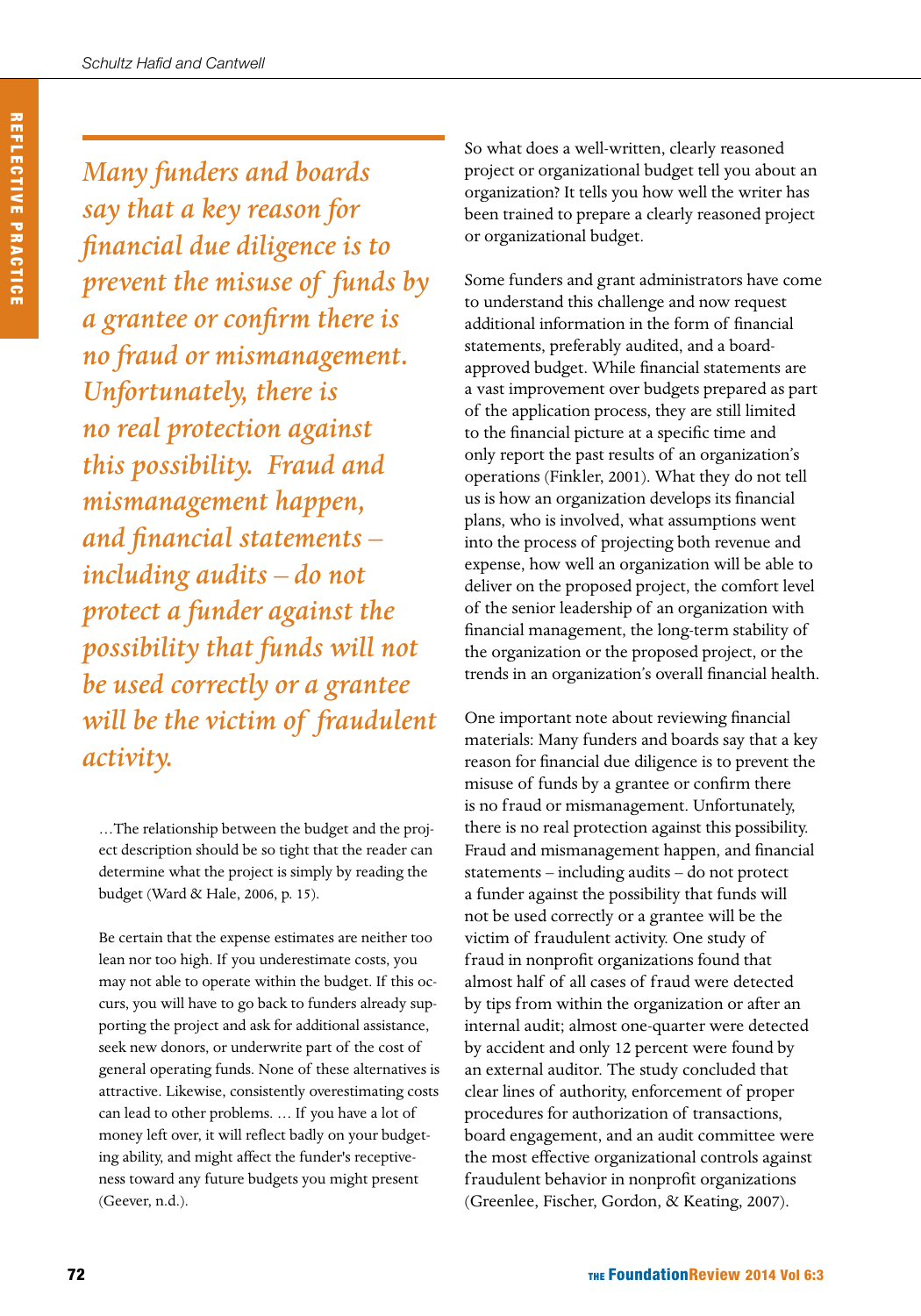Additionally, the Association of Certified Fraud Examiners found that the most common forms of fraud in the nonprofit sector are payroll and check-tampering (Greenlee, et al., 2007) – neither of which is likely to be detected in the financial information most commonly requested by funders.

#### Right-Sizing Financial Requirements

The Veatch Program's work with consultant Carol Cantwell to review the financial information we request from our grantees started with a staff planning retreat, during which we discussed how to work with the board to improve the use of this information in our grant recommendations. We were concerned that there were uneven levels of expertise and comfort with financial concepts and that the current review by the board had focused largely on minor questions about particular budget line items. In contrast, the staff admitted to spending minimal time reviewing the grantee budgets and focusing instead on the list of current and prospective funders and talking with organizations about any significant increase or decrease they were projecting in their overall size and how that would affect the work outlined in the proposal.

We asked Cantwell to prepare training for our board and staff about the basics of financial review, and she asked the staff to share with her the financial information we were requesting and what we believed it was telling us about the grantee organizations. She also shared with us her assessment, formed after years of consulting with foundations and nonprofit organizations, that many foundations rely too heavily on grantee budgets to assess financial health. The problem, as Cantwell sees it, is that budgets are not standard across organizations or even across years within the same organization. In addition, they are merely projections of future activities and do not reveal anything about actual financial health. Even worse, most budgets submitted in grant applications are created for each individual grant application, which takes an inordinate amount of the grantee's time. Cantwell believes funders should instead focus on a financial assessment that relies on standard financial data from either an

*Budgets are not standard across organizations or even across years within the same organization. In addition, they are merely projections of future activities and do not reveal anything about actual financial health. Even worse, most budgets submitted in grant applications are created for each individual grant application, which takes an inordinate amount of the grantee's time.*

audit or the IRS Form 990, because they are based on actual numbers and nonprofit organizations are already required to complete them (Cantwell, 2012a).

It quickly became clear that what was needed was not board training on how to read fake funder budgets, but a transparent discussion between the board and staff on the role of financial information in the grant-review process. At a retreat with board members, Cantwell provided them with an overview of the fundamentals of nonprofit finance and led a conversation about what constituted a healthy nonprofit organization and what type of information would be reliable and consistent for understanding the financial health of grantees. By having the conversation from the bottom up, together with the board, we agreed there would be value to developing and testing a tool that would:

1. standardize the presentation of financial information to the board,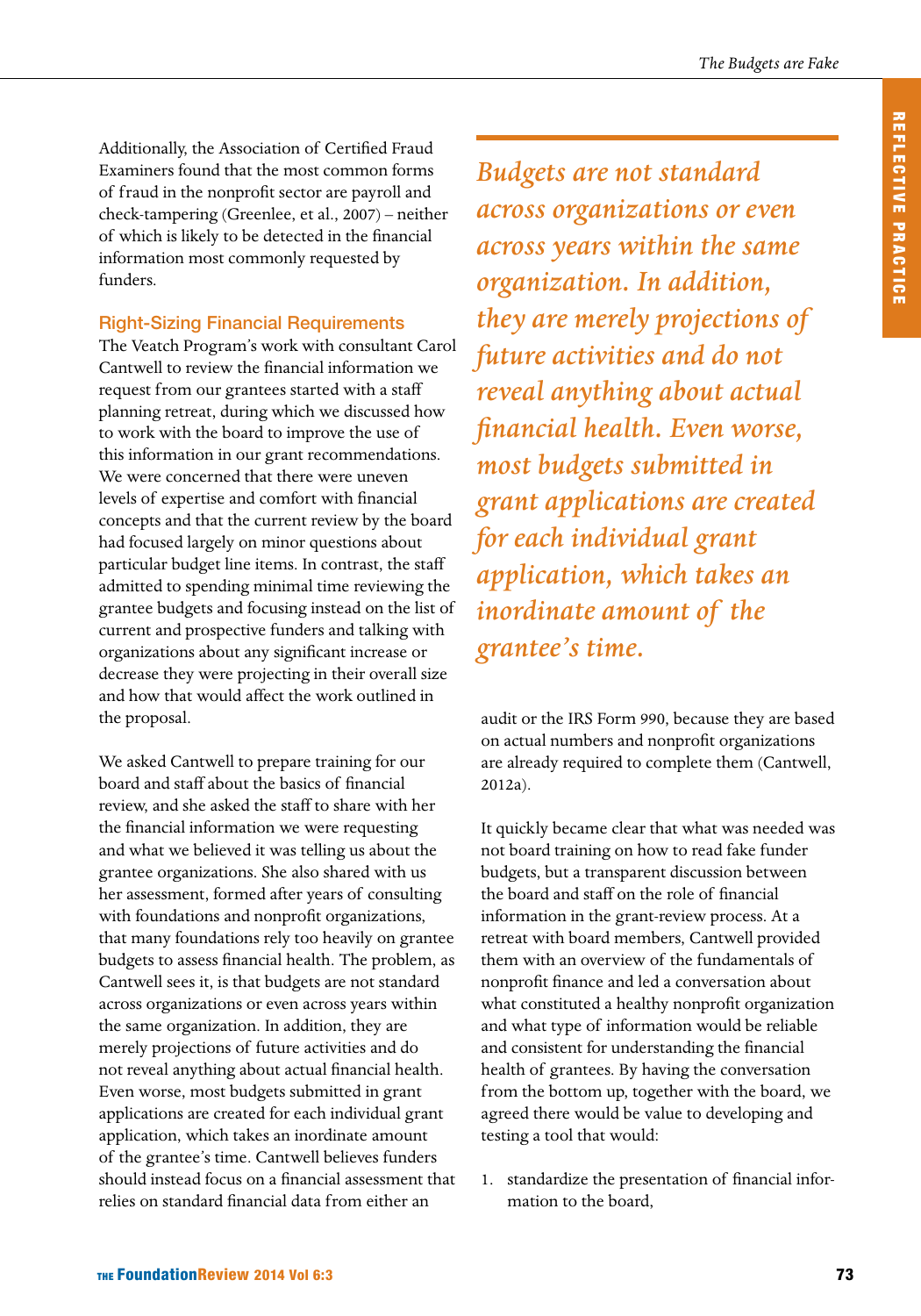*The FHI uses five pieces of information from Form 990 that we believe are most related to long-term financial health: total revenue, total expenses, unrestricted net assets, temporarily restricted net assets, and public support percentage.*

- 2. lower the burden on grantees to prepare and submit financial materials,
- 3. be simple for the program and administrative staff to administer,
- 4. use actual financial information, and
- 5. allow for program officers to exercise judgment in amending the ratings based on the grantee proposal and history.

### Grantee Financial Health: What to Measure and Why

Once the board and staff had agreed on the key criteria, Cantwell recommended that our assessment could be based on IRS Form 990. There were two compelling rationales for this: Grantee organizations are required to file Form 990, so it would relieve them of the burden of creating a specialized budget for the grant application; and the form contains standard financial information that creates consistency both across grantees and across time for any particular grantee.

One of the first comprehensive studies of the use of the IRS Form 990 (also known as the 990 Return) concluded that 990 is "a reliable source of information for basic incomes statement and balance sheets entries" and "an adequate source of financial information that is potentially more

useful than financial statements for study of nonprofit organizations" (Froelich, Knoepfle, & Pollack, 2000, pp. 252). Moreover, the study found that while

financial statements might report revenues and expenses in a highly aggregated or uniquely tailored format, the IRS 990 Return specifies a breakdown of the totals into predetermined categories. The specific categories are designed to illuminate financial details that indicate if a nonprofit's activities are consistent with the expectations for charitable organizations. Financial statements might be designed for other purposes including loan applications, strategic decision-making, or public relations (Froelich, et al., 2000, pp. 247).

Cantwell developed a Financial Health Indicators tool (FHI) that averages three years of data from Form 990 and provides the Veatch Program with a more realistic picture of the actual financial performance of grantees than a static budget ever could (Cantwell, 2012a). As the research suggests, Form 990 is especially helpful because all organizations complete the same form and the data is consistent across diverse groups in a way that the individual budgets are not. The FHI uses five pieces of information from Form 990 that we believe are most related to long-term financial health: total revenue, total expenses, unrestricted net assets, temporarily restricted net assets, and public support percentage.

These data points help us understand the following:

- Reserves: Unrestricted net assets are the reserves grantees have available to smooth the inevitable ups and downs in revenue and stabilize expenses, therefore maintaining programs and effectiveness. The amount of unrestricted net assets compared to total expenses provides the initial financial health rating for each grantee. The change in unrestricted net assets over three years shows how the grantee is managing its reserves over time. (See Figure 1.)
- Stability and Growth: Temporarily restricted net assets helps us understand funds secured for future operations as compared to total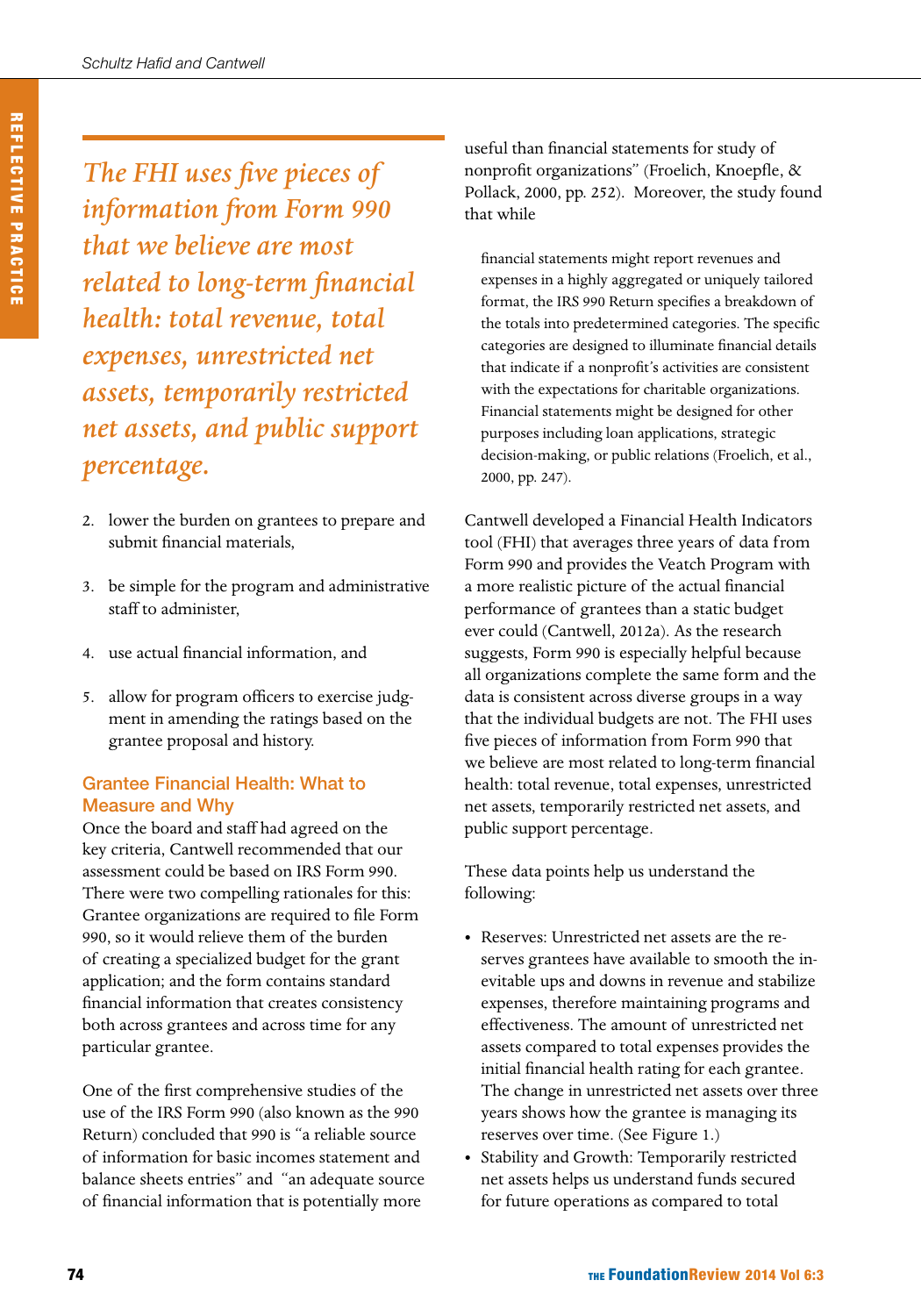FIGURE 1 Median Reserves by Year (Excluding Fiscally Sponsored Projects), n=115



# **Mths Reserves Months Reserves**

expenses, which indicate an ability to maintain the current expenses into the future. The change in temporarily restricted net assets over three years shows trends mainly in foundation fundraising.

• Sustainability: Public support percentage provides a measure of the diversity of funding sources.

For grantees with a fiscal sponsor, we request Form 990 for the fiscal sponsor, the year-end income and expense report, and year-end fund balance. The FHI then includes a rating for the fiscal sponsor as well as for the project. This insures that the sponsor's financial health will not become a factor that negatively affects the project. By requesting the additional information we are able to ensure that the fiscal sponsor is accounting for the project dollars appropriately.

The FHI incorporates these trends and produces an initial rating that the program officers review together with the financial narrative questions and observations from the overall review of the grantees application materials. (See Figure 2.) The ratings are:

- *• Good:* No financial concerns; the outlook for the grantee is positive.
- *• Stable:* No immediate financial concerns, but

there is room for improvement in the grantee's outlook.

*• Needs Attention:* More attention necessary to improve financial performance; grantees usually have current financial concerns and a negative outlook.

If a group receives the "needs attention" rating two years in a row, the program officers request the audited financial statements, review them with the organization, and directly address the rating in the FHI's financial-analysis section. The FHI is summarized into a standard, one-page format with the amount recommended, financial health rating, reserves, grant funds for the future, organizational revenue, organizational expenses, and the financial-analysis narrative prepared by the program officer. (See Figure 3). In order to assist the program officers in providing reasonably standardized assessment narratives, the consultant prepared sample sentence starters for describing the results of the FHI. There is also a reference guide included with each docket to remind board members of the key definitions and to describe the ratings and what they measure.

#### Board Implementation

After approving the FHI, Veatch board members outlined the core assumptions under which they were operating when the indicators were adopted.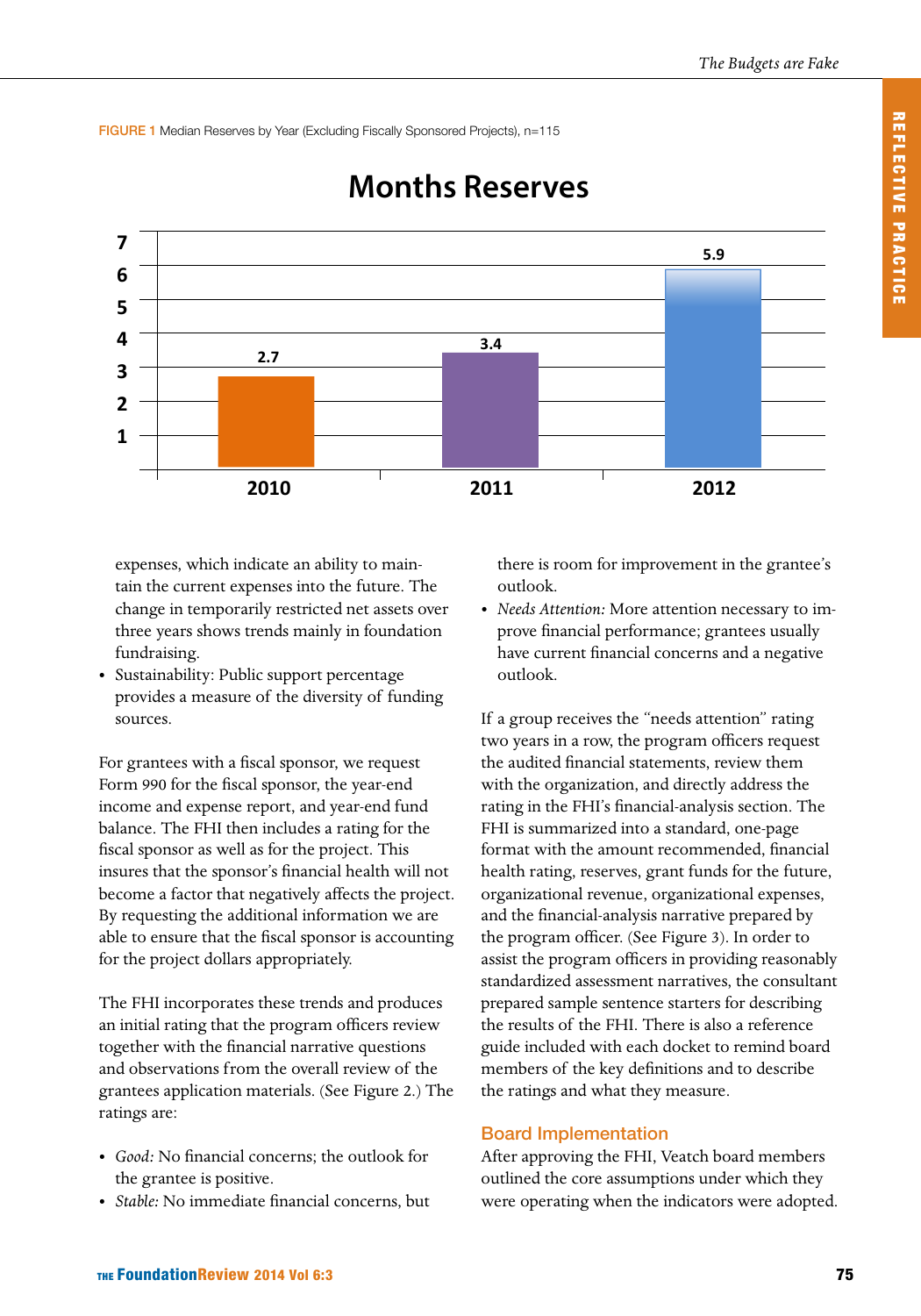



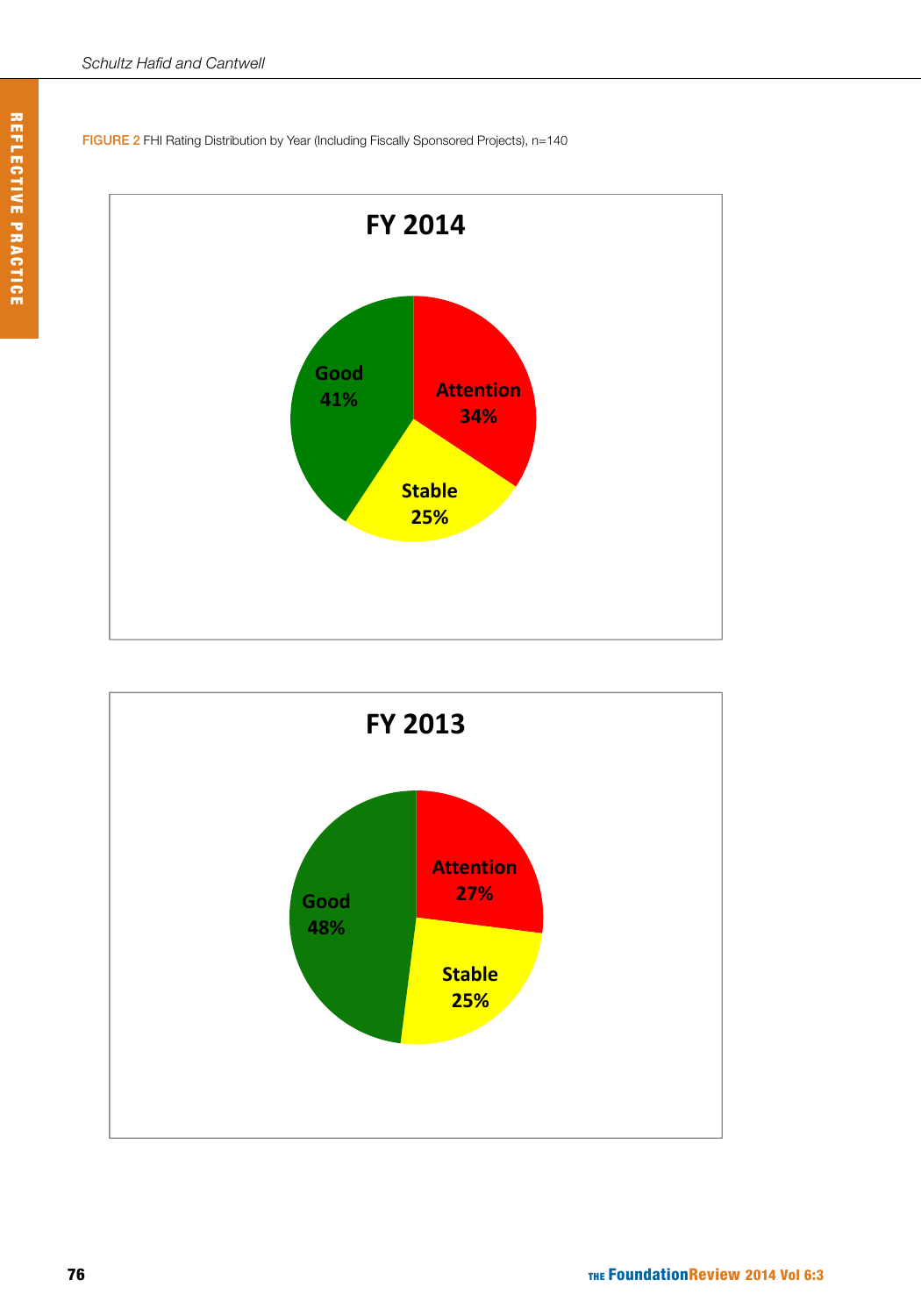#### FIGURE 3 Sample Financial Health Indicator Summary for the Veatch Program Board

| <b>Grantee:</b> GRANTEE |
|-------------------------|
|                         |

| <b>Amount Recommended</b> | <b>FY13</b> | <b>FY14</b> |
|---------------------------|-------------|-------------|
|                           | \$40,000    | \$40,000    |
|                           |             |             |

| <b>Financial Health Rating</b> | JAN.-DEC. 2012   JAN.-DEC. 2011 |           |
|--------------------------------|---------------------------------|-----------|
|                                | ATTENTION                       | ATTENTION |

| <b>Financial Year Analyzed</b>                                 |             | JAN.-DEC. 2012   JAN.-DEC. 2011 | <b>NOTES</b>                                              |
|----------------------------------------------------------------|-------------|---------------------------------|-----------------------------------------------------------|
| <b>Reserves [in Mths]</b>                                      | 0.7         | 1.3                             | Reserves<br>the ups and<br>having to cu                   |
| <b>Temp Restricted Grant Funds</b><br>for the Future [in Mths] | 6.6         | 3.7                             | Grant fur<br>stability of f<br>with high in<br>lower here |
| <b>Organizational Revenue</b>                                  | \$1,460,013 | \$1,076,472                     |                                                           |
| <b>Organizational Expenses</b>                                 | \$1,166,998 | \$822,502                       |                                                           |

Reserves provide stability to absorb the ups and downs of funding without having to cut programs.

Grant funds for the future affects stability of future budgets. Groups with high individual support may be lower here and it's ok.

| <b>Financial Analysis</b> | Grantee has recently used a significant<br>portion of their reserves and has low<br>overall reserves. Grantee has a healthy<br>amount of grant funds for the future and<br>has an upward trend in raising money for<br>future work, which means they are in a<br>strong position to maintain or grow their<br>three during which the grantee was<br>undergoing a merger of two organizations.<br>They used their reserves to cover the |
|---------------------------|----------------------------------------------------------------------------------------------------------------------------------------------------------------------------------------------------------------------------------------------------------------------------------------------------------------------------------------------------------------------------------------------------------------------------------------|
|                           | current budget. The years reviewed are the                                                                                                                                                                                                                                                                                                                                                                                             |
|                           |                                                                                                                                                                                                                                                                                                                                                                                                                                        |
|                           |                                                                                                                                                                                                                                                                                                                                                                                                                                        |
|                           | added expenses of this endeavor and have                                                                                                                                                                                                                                                                                                                                                                                               |
|                           | come out of the process a stronger and                                                                                                                                                                                                                                                                                                                                                                                                 |
|                           | well managed organization.                                                                                                                                                                                                                                                                                                                                                                                                             |

This document will be included in the orientation materials of future board members and program staff (Hafid, 2012). The assumptions include the following:

- The board respects and values the professional staff and developed this tool in partnership with them and not in response to any concerns about the quality of the review being conducted by Veatch Program staff.
- The board recognizes that if it is receiving a

grant recommendation, the staff believes it merits support and recommends it for funding regardless of the specific financial-health rating.

- The goal of FHI is to provide a consistent metric for measuring the financial health of Veatch Program grantees, provide the staff with a vehicle for ongoing discussions with grantees about the long-term financial management, and identify opportunities for possible capacitybuilding support.
- Despite the use of numbers and financial state-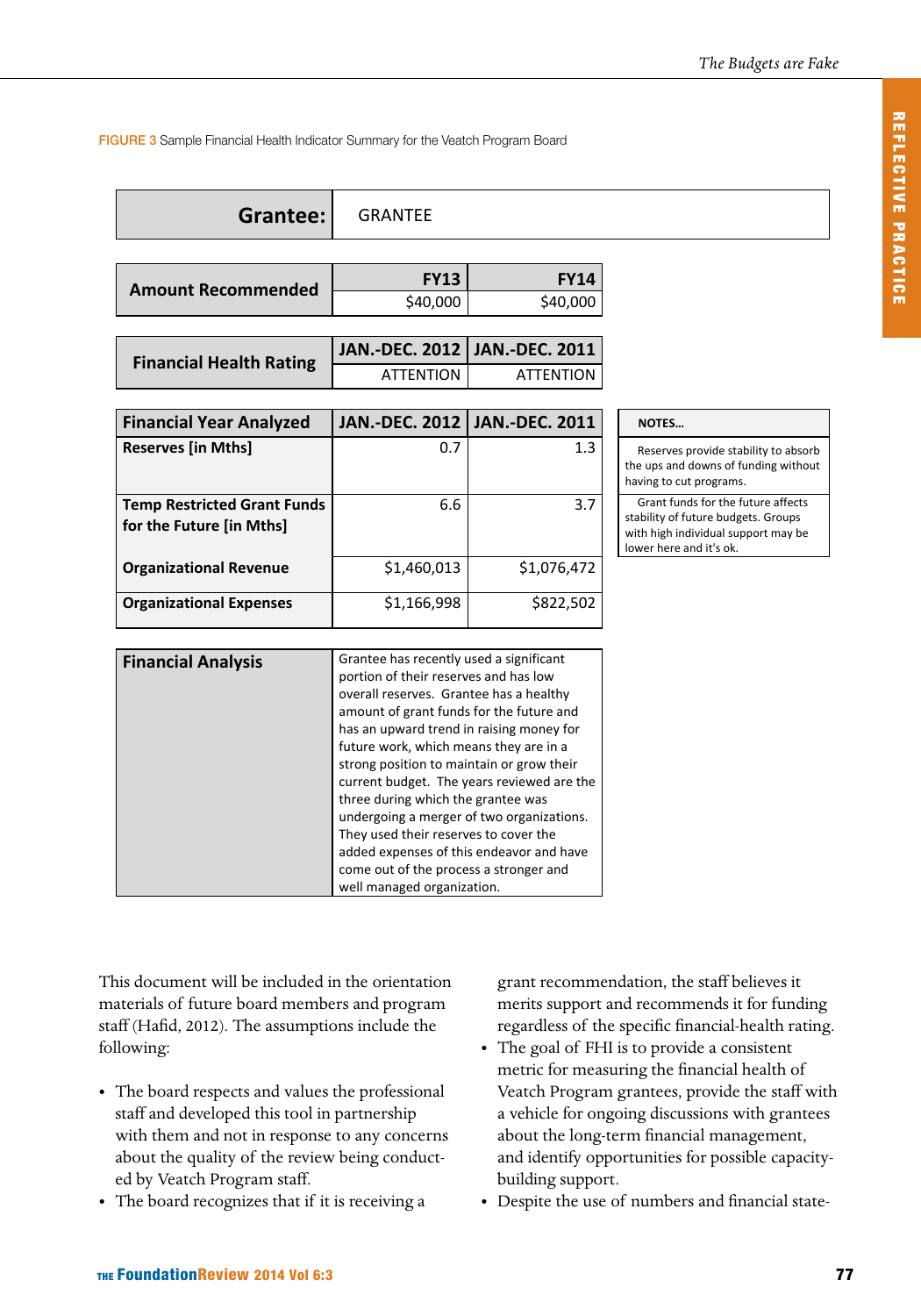#### TABLE 1

| <b>Time</b> | <b>Task</b>                                                                                                        |
|-------------|--------------------------------------------------------------------------------------------------------------------|
| July        | Staff trained                                                                                                      |
| September   | <b>Board trained</b>                                                                                               |
| October     | Board approves concept and authorizes FHI development                                                              |
|             | Board approves program officer discussion quide                                                                    |
| December    | Pilot 1: 25% of grant recommendations presented<br>with FHI only and no fake funder budget                         |
|             | Board feedback                                                                                                     |
| January     | Staff and consultants adjust FHI                                                                                   |
| February    | Pilot 2: 25% of grant recommendations with FHI, list of current<br>and prospective funders, no fake funder budget  |
|             | Board feedback                                                                                                     |
| March       | Staff and consultants adjust FHI                                                                                   |
| April       | Pilot 3: 100% of grant recommendations with FHI, list of current<br>and prospective funders, no fake funder budget |
|             | Board feedback                                                                                                     |
| May         | Staff and consultants adjust FHI                                                                                   |
| June        | Pilot 4: 100% of grant recommendations with FHI, list of current<br>and prospective funders, no fake funder budget |
|             | Final FHI approved for full implementation in Fiscal Year 2014                                                     |
| July        | Grant application revised                                                                                          |
|             | Communication to grantees about new financial requirements and review process                                      |
| Ongoing     | Application revisions and administrative improvements                                                              |

ments, FHI is essentially a qualitative assessment tool and only one measure of an organization's health, and should never be used by the board as a deciding factor in approving or rejecting a grant.

- We expect that the Veatch Program portfolio will always include a healthy mix of groups across all three rating levels.
- • It is expected that an organizations will move up and down on the scale depending on the overall financial climate, how ambitious their programmatic work is within a given fiscal year, changes in their organizational structure or leadership, and other factors that will be noted clearly in the comments section of the rating and the text of the précis.
- • Some groups will always be at the top of the scale. Some will always be at the bottom. The

goal is not for groups to reach the top of the scale.

The decision to pilot FHI and eliminate fake funder budgets was made following the first docket of the fiscal year. It took a full year to develop, test, revise and fully implement the tool. (See Table 1.) Revising our application materials for clarity and ease of use and fine tuning the assessment tool and administrative processes are ongoing; they are managed by the program associate and one of our senior program officers.

Board members shared some observations after the first FHI pilot (Hafid, 2014):

The new finance sheet looks awfully short – and makes us think we're not really doing our job of due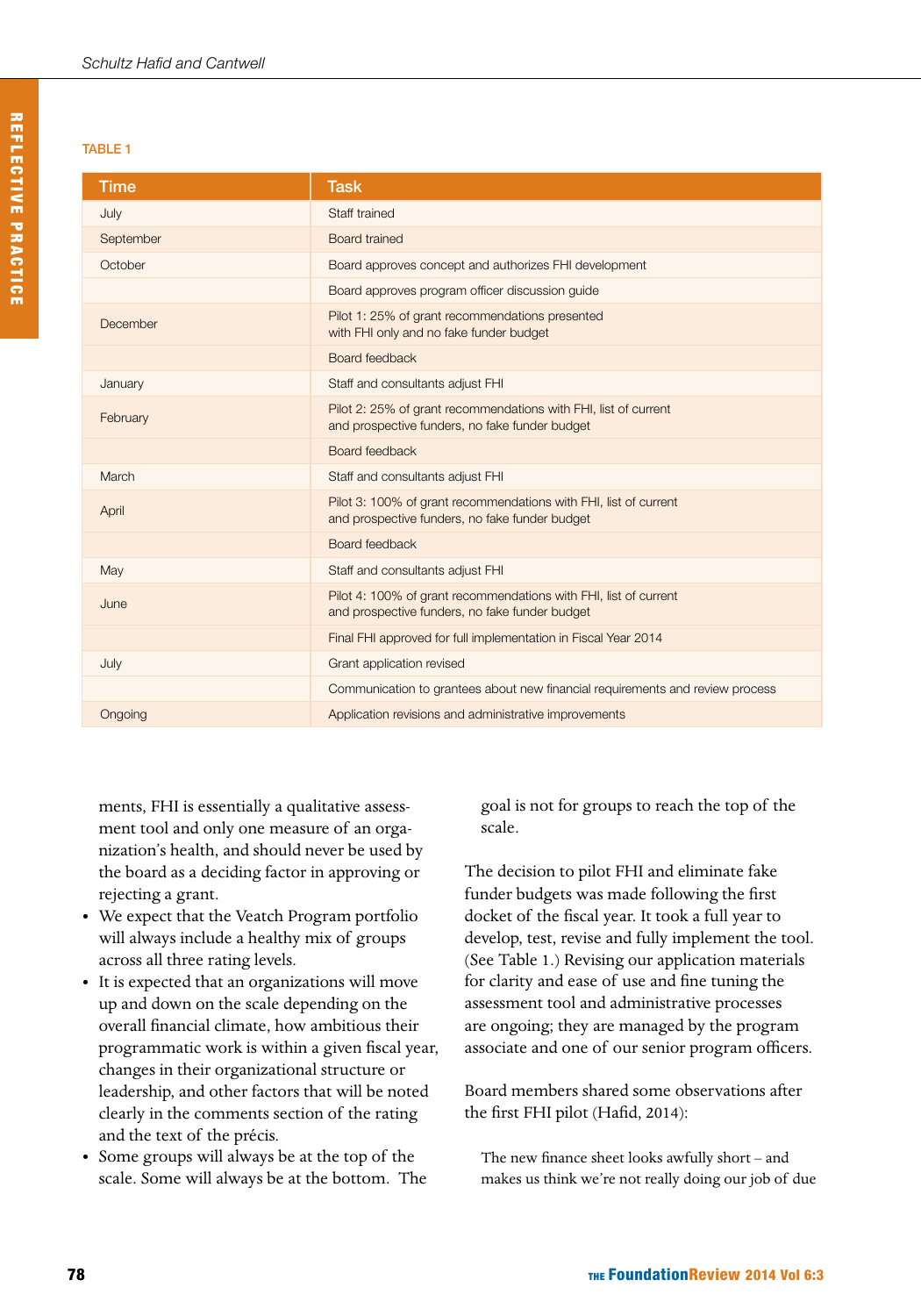diligence. How do we reassure ourselves as board members that we're not just rubber-stamping staff decisions?

It would be helpful to have some more orientation/ explanation materials for some of the functional aspects of the assessment, such as: What does it mean when there are blank boxes on the form? When do groups fill out the 990? Is it still helpful when there has been a long delay between the 990 information and the day the board is reviewing the grant? Are there guidelines for understanding what constitutes a reasonable delay in the financial?

It will be helpful to include the listing of other donors and income sources on the finance summary sheet (or another attachment).

The board feedback resulted in two significant changes to the second and third pilot dockets. The first change addressed the concern that that the form appeared too short and that the board was not fulfilling its fiduciary responsibility – a concern made more acute by what became known as the "missing year" problem. Form 990 is prepared after an organization has completed its fiscal year, which can be any 12-month period but is usually January to December or July to June. There can be a four- to six-month delay from the close of a grantee's fiscal year to the time Form 990 is submitted. The variation in grantees' fiscal years, combined with the filing lag time and the different times of year when a group can be reviewed for a grant, often results in a 12 to18-month lag time in the financial information available on Form 990 and the review of FHI by the Veatch staff and board.

As the purpose of FHI is to examine overall trends in financial health, the board and staff agreed that the "missing year" was insufficient to prevent the use of FHI. During the remainder of the pilot year, we identified supplemental information (preliminary audits and/or an unaudited balance sheet) that we requested directly from grantees as part of the application process. The board agreed that for organizations that were in the "good" and "stable" categories, the additional information was less important in light of

*The goal of FHI is to provide a consistent metric for measuring the financial health of Veatch Program grantees, provide the staff with a vehicle for ongoing discussions with grantees about the long-term financial management, and identify opportunities for possible capacity-building support.*

the overall positive trend. We agreed that any organization receiving the "needs attention" for two years in a row would trigger a review of the additional information and be separated out for discussion at the board meeting. This encouraged program officers to have an even more in-depth conversation with the grantees and allowed board members to feel they were ensuring appropriate due diligence.

The second change addressed the observation that the trends might not clearly indicate whether the organization was positioned to continue to raise the funds required to deliver on the plans described in the grant proposal. In response, we started to include the list of current and prospective funders for the board to review. This helped to assure the board that the organizations had enough prospects in the pipeline to reasonably project a stable, increased, or decreased budget in the upcoming year.

#### Program Staff Implementation

The program staff – executive director, three program officers, and the program associate – participated in the development and testing of FHI. The process was led by Senior Program Officer Molly Schultz Hafid, working directly with Cantwell. The consultant also worked closely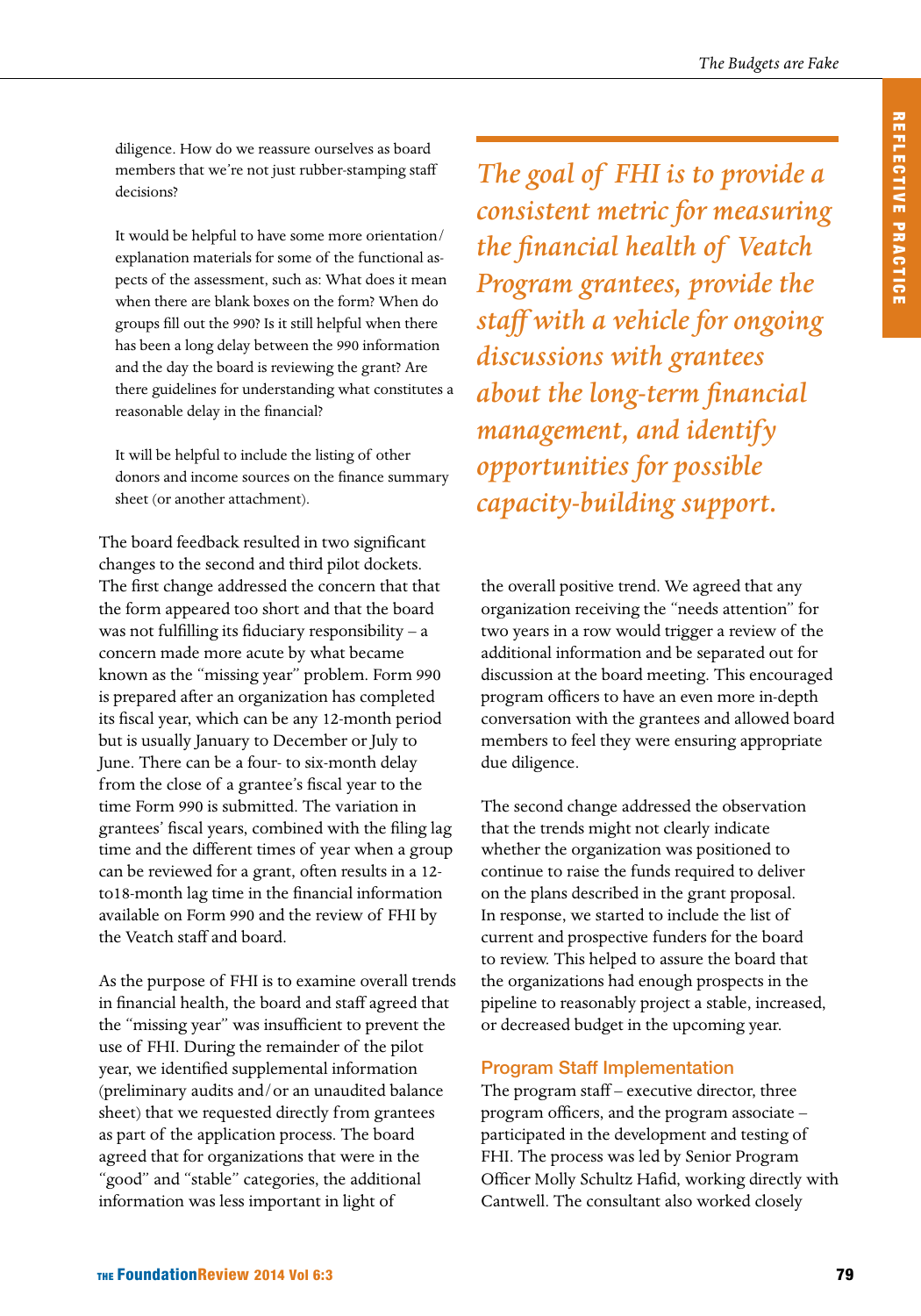*The most important part of the financial assessment is the Program Officer Discussion Guide (Cantwell, 2012b), which helps us to have focused conversations with our grantees about their overall financial health. Not every question is asked of each grantee; the questions are selected based on their relevance to a particular grantee's situation.*

with the program associate to train her on Form 990, develop easy answers to grantee questions about the financial requirements, and complete the FHI templates consistently. The program associate has sole responsibility for collecting the required information and preparing FHI for the program officers; they are forwarded to the program officers before the application review meetings with the grantees.

The FHI alone is not sufficient to ensure quality review of the financial health of an organization; it simply standardizes the criteria for review and provides benchmarks for understanding the trends in the financial health of grantees. The most important part of the financial assessment is the Program Officer Discussion Guide (Cantwell, 2012b), which helps us to have focused conversations with our grantees about their overall financial health. Not every question is asked of each grantee; the questions are selected based on their relevance to a particular grantee's situation. This information is then factored into the overall ranking for the organization and addressed in the narrative portion of the FHI.

In the grant-review discussions, the program officer explains the FHI tool and the rating the organization has received. We then use a combination of the following questions to begin a conversation with the grantee about their overall financial health:

1) Based on the trends in the Financial Health Indicators Matrix: I've noticed a…

- a) trend (up or down) in unrestricted net assets: i) Do you expect that to continue? Why or why not?
- b) trend (up or down) in temporarily restricted net assets:
	- i) Do you expect that to continue? Why or why not?
- c) low level of public support: i) How will you diversify your funding sources?
- d) low level of reserves:

i) Do you plan to build reserves? What's the plan?

- e) low level of temporarily restricted funds: i) What are your fundraising prospects? Any new funders in the pipeline?
- 2) Any projected changes in revenue?
	- a) New funders.
	- b) New donor or earned income strategies.
	- c) Loss of funders.
- 3) Any projected changes in expenses?
	- a) New programs.
	- b) Cutbacks.
	- c) One-time capacity-building or consulting efforts.

4) Are you projecting a surplus or deficit for this year? Why?

- 5) Are there any staffing changes? a) New positions. b) Staff leaving. (Is their position being filled or
	- restructured?)
	- c) Cutbacks or hiring freezes.
- 6) Are there any changes on the board?
- 7) For groups with a  $c3/c4$  structure: a) Do you have a cost-sharing agreement in place? Is the c3 or the c4 the "lead" agency? b) How often do reimbursements happen? Monthly? Quarterly?
	- c) Do you track c3 and c4 time on timesheets?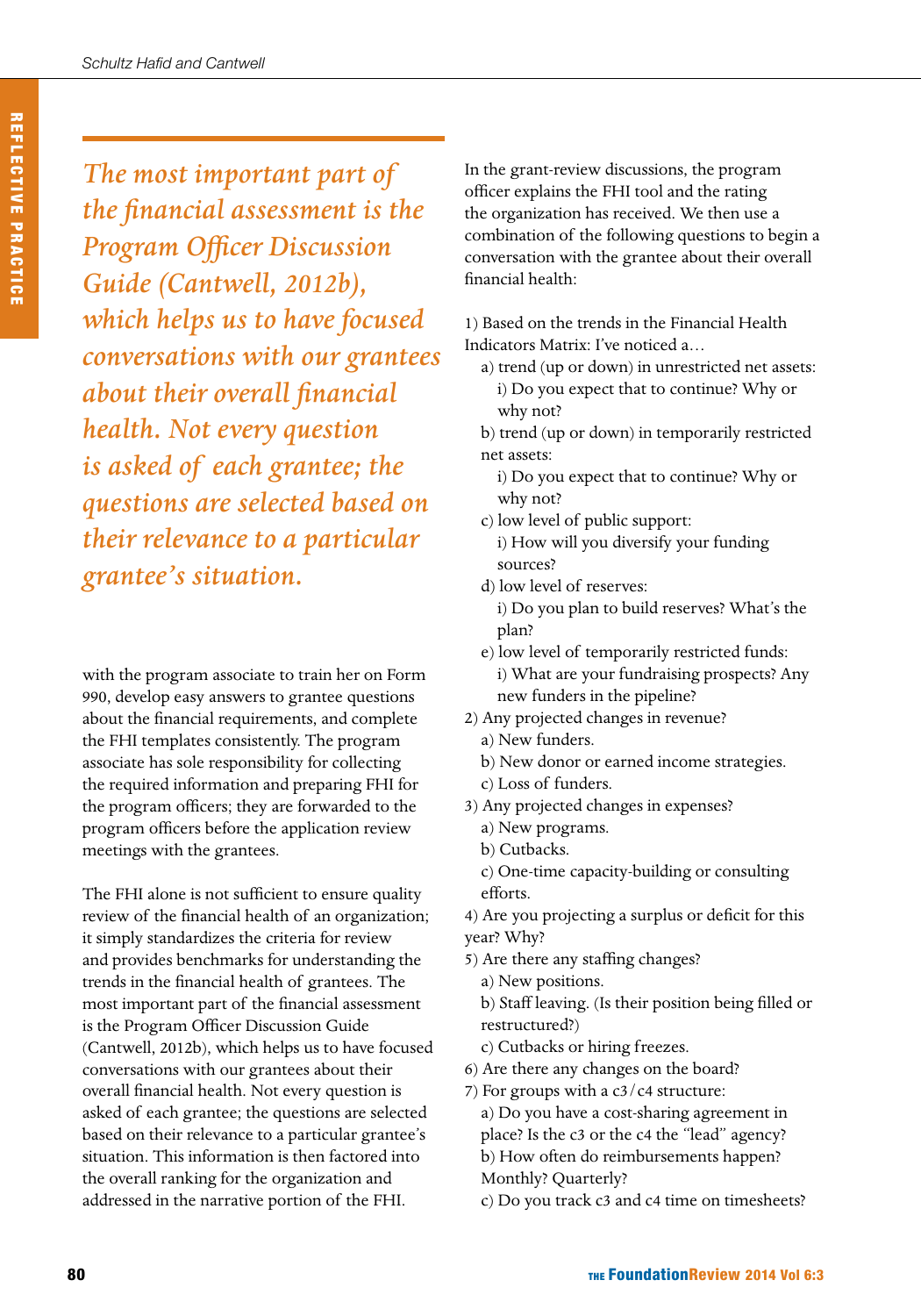Are they up to date?

- 8) For fiscally sponsored projects:
	- a) How often do you get reports from your fiscal sponsor? How timely are the reports? b) Do you plan to stay with your current fiscal sponsor?

c) If looking for a new sponsor, how are you assessing potential sponsors?

d) Any plans to get your own c3 status?

In every case, the goal is to have a frank and candid conversation with grantee leaders about their organization's financial health over the past three years. We eventually realized that the questions we had included in the Program Officer Discussion Guide would be helpful to ask organizations to answer as part of the financial requirements. For full implementation of FHI, we added the following financial narrative questions to the application:

- 1. Describe the current status of your foundation fundraising efforts. We are interested in learning about any new funders you have secured in the last year, any funders you will have/will be cycling off from, and any other unexpected changes (good or bad) in your overall foundation fundraising.
- 2. Are you diversifying or trying any new approaches to fundraising (e.g., matching grants, grassroots fundraising, events, new appeals, major donor development, government grants)? If so, what were the results?.
- 3. What were your actual revenue and actual expenses for the most recently completed fiscal year?
- 4. Based on your most recent fiscal year-end and your projections for your current fiscal year: What do you expect to be changing in your current fiscal year? For example: major new expenses, major savings, staff expansions or contractions, new programs or campaign expenses, and major capital costs (moving or expanding your office space, major computer upgrades, new databases, buying a building or building maintenance, etc.).

*The goal is to have a frank and candid conversation with grantee leaders about their organization's financial health over the past three years.*

Finally, to support the organizations in developing improved practices, the Veatch Program established a discretionary fund to allow grantees to work with a consultant to improve their financial practices. Organizations have utilized this fund to improve their cash-flow management and projections, review and tighten internal procedures, develop new budget-planning processes, and train board and staff.

### Grants-Management Implementation

The essential element to transition from a concept to full implementation was early ownership of the FHI tool by the Veatch Program grants-management team. The program associate, grants manager, and a computer systems/finance coordinator participated in the early staff training with the consultant, and the grants administrator and program associate worked closely to develop the workflow that moves from the submission of the application materials to the final mailing of the board docket. We allocated additional time in the consultant contract to train the program associate and to be available to answer questions and review draft FHIs throughout the year.

It is important to note that the pilot dockets and the full implementation of FHI were disruptive to the grants-management team. The first two pilot dockets were unintentionally a separate, additional docket to be prepared for the board. The final two dockets, with 100 percent of the grant recommendations utilizing FHI, were more integrated, but time required by the program associate to prepare all the FHI delayed the grant evaluations by program officers and forced a reconfiguration of the process for assembling the docket.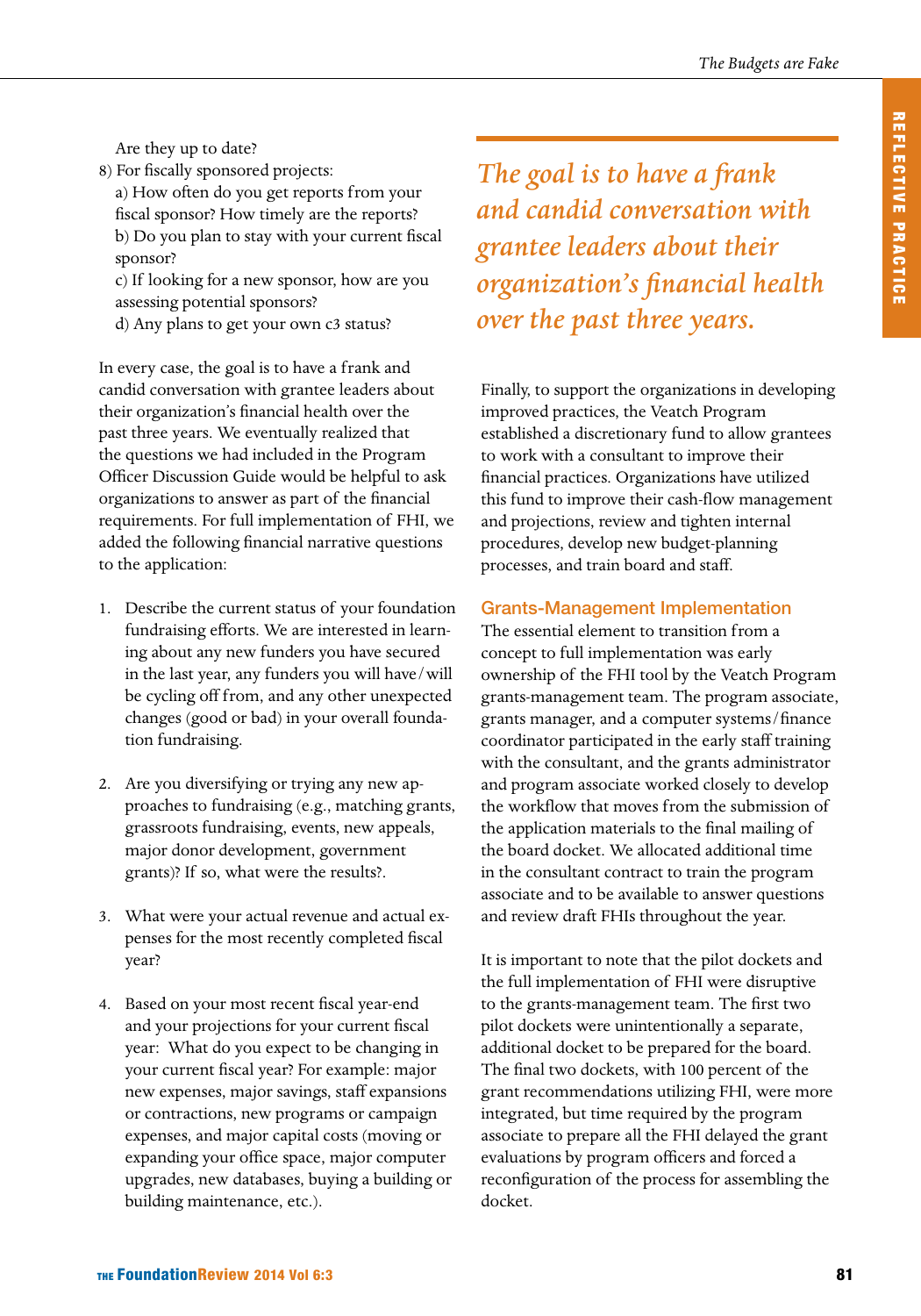*The best time to have an honest conversation about the role of financial information in the grant-review process is when everything is functioning smoothly. It is easier to learn together when an institution is running well.*

The grants-management disruption and the investment in staff training have short- and longterm impacts on the costs to the Veatch Program. We took these steps to directly reduce the number of hours our grantees devote to preparing the application, thereby effectively increasing our net grant amount for each group. The Nonprofit Finance Fund (NFF) coined the term "net grant" to describe "the total grant amount minus the costs organizations incur to manage the grant itself (e.g., reporting requirements, proposal writing, and funder updates)" (Nonprofit Finance Fund, n.d.). The NFF believes that funders should use this concept to simplify their requirements and increase the amount of a grant that is dedicated to the work they have committed to fund. It is therefore appropriate that the Veatch Program more directly assume the cost of our due diligence and financial-reporting requirements to increase the net grant and improve the efficiency and effectiveness of our grantees.

### Recommendations

By simplifying our financial due diligence and concentrating on quality assessment using actual financial data, we have been able to more accurately assess the financial health of the organizations we fund. We offer a few recommendations to other funders considering this approach:

• Prevention is the best protection. The best time to have an honest conversation about the role

of financial information in the grant-review process is when everything is functioning smoothly. It is easier to learn together when an institution is running well.

- Dig beneath the numbers. The FHI uses actual financial information to standardize the assessment of overall financial health, but it is important to use it as part of your overall grant-review process. Invite the group to share with you their aspirations and concerns either through targeted financial narrative questions or in the form a discussion guide, which will help you more accurately assess their ability to deliver on their mission.
- Phone a friend. We found that having a skilled and respected expert from outside the organization helped facilitate the learning and reduce anxiety. The project required work with the board as well as our program and administrative staff. The consultant understood both the conceptual and the practical challenges and was able to work with the organization to create investment at all levels. She was critical in enabling us to learn, create systems, and address concerns as they arose.
- Eliminate small print. By explaining directly to grantees what we are looking for and how we are measuring financial health, we are able to engage them in a more dynamic discussion. These insights help us better understand the challenges faced by different areas of the nonprofit sector as well as underscore the need for increased capacity-building in the area of financial management.
- Stay alert for unexpected benefits. The quality of our conversations with grantees is enhanced, the dialogue with the board about the financial health of grantees is improved, staff are satisfied that we have developed a fair and consistent review process, and the improvements in our financial review creates tangible savings for our grantees by reducing the time they spend on our application and renewal.

#### **References**

Bearman, J. (2008, October 8). *Project Streamline: Drowning in paperwork; distracted from purpose. [Online presentation.]* Washington: Grants Managers Network. Available online at [http://www.projectstreamline.org/](http://www.projectstreamline.org/presentations/drowning-paperwork-presentation)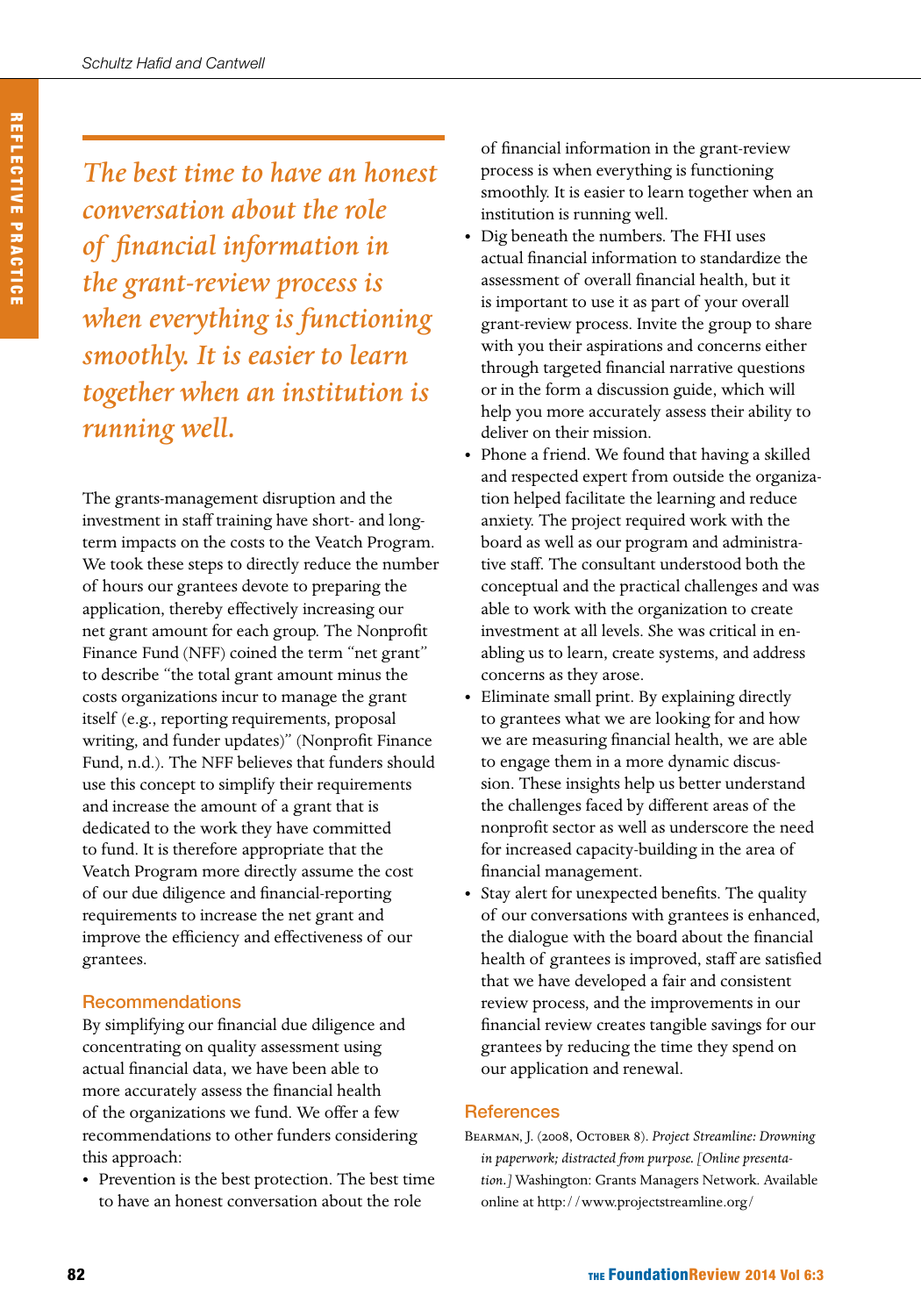#### Financial Health Indicators: Key Definitions

- • Unrestricted net assets: Funds that are not restricted by time or purpose and are available for the group to use as needed.
- · Reserves: Technically, the amount of unrestricted net assets compared to total expenses. Reserves provide stability to absorb the ups and downs of funding without having to cut programs.
- Temporarily restricted net assets. Funds that are restricted by time or purpose and that can be released for the organization to use only at the time the restriction is met. For example, when a group receives a multiyear grant, the first year's funding is available for use immediately; funds for the other two years are accounted for as temporarily restricted net assets. When the second year of the grant begins, the group can use that money for work in the year it is intended.
- • Public support. A term from IRS Form 990 that refers to a five-year average of donations above a certain level. The public support calculation is included in FHI as a proxy for measuring the diversity of the organization's sources of support.

#### Recommended Resources

- **Project Streamline,** [www.projectstreamline.org](http://projectstreamline.org/), was launched in 2007 to identify the flaws in the current application, monitoring, and reporting practices of grantmakers; develop recommended principles, resources, and tools to help grantmakers address those flaws; and support grantmaker efforts to change.
- . Nonprofit Finance Fund, [www.nonprofitfinancefund.org,](%20http://www.nonprofitfinancefund.org) seeks to unlock the potential of mission-driven organizations through tailored investments, strategic advice, and accessible insights. Founded in 1980, NFF helps organizations connect money to mission effectively and supports innovations such as growth capital campaigns, cross-sector economic recovery initiatives, and impact investing.
- • Due Diligence Done Well: A Guide for Grantmakers, [www.geofunders.org,](http://www.geofunders.org) Learn about effective due diligence and how to create a grantee-friendly approach to information gathering that enhances communication, trust and confidence.
- **Essential Skills & Strategies (ESS) for New Grantmakers, [http://www.cof.org/ess,](http://www.cof.org/ess) is a comprehensive educational program** to help familiarize new and up-and-coming grantmakers with the foundation world and the field of philanthropy. Designed by experts in the philanthropic sector, ESS is the field's standard orientation for grantmakers. The sessions are designed to provide new grantmakers with the knowledge, insight, skills, and tools they need to be effective in their work. The program has been endorsed by philanthropic groups and foundations staff around the country.

[presentations/drowning-paperwork-presentation](http://www.projectstreamline.org/presentations/drowning-paperwork-presentation)

- Boccalandro, B., Donaldson, J., Hollahan, J., O'Neill, M., & Rosenberg, V. (2010). *Essential skills and strategies for grantmakers.* Washington: Council on Foundations and the Forum of Regional Associations of Grantmakers.
- Hafid, M. S. (2014, December 28). *Board of governors FHI feedback.* Memo From Meeting of Veatch Program Staff. Manhasset, NY: Unitarian Universalist Veatch Program.
- Hafid, M. S. (2012, October 16). *Board of governors policy rationale.* Memo From Meeting of Veatch Program Board of Governors Meeting. Manhasset, NY: Unitarian Universalist Veatch Program.
- Cantwell, C. (2012a). *Financial health rating system.* Memo From Meeting of Veatch Program Staff, September 6. Manhasset, NY: Unitarian Universalist Veatch Program.
- Cantwell, C. (2012b). *Financial health indicators; program officer discussion guide.* Memo From Meeting of Veatch Program Staff, December 18. Manhasset, NY: Unitarian Universalist Veatch Program.
- Cantwell, C. (2012c). *Financial health indicators tool.* Memo From Meeting of Veatch Program Staff, December 18.
- Manhasset, NY: Unitarian Universalist Veatch Program. Finkler, S. A. (2001). *Financial management for public, health, and not-for-profit organizations.* Upper Saddle River, N.J.: Prentice Hall.
- Froelich, K. A., Knoepfle, T. W., & Pollak, T. H. (2000). Financial measures in nonprofit organization research: Comparing IRS 990 return and audited financial statement data. *Nonprofit and Voluntary Sector Quarterly, 29*(2), 232-254.
- Geever, J. (n.d.). *Proposal writing short course.* New York: Foundation Center. Available online at [http://](http://foundationcenter.org/getstarted/tutorials/shortcourse/) [foundationcenter.org/getstarted/tutorials/shortcourse/](http://foundationcenter.org/getstarted/tutorials/shortcourse/)
- Grantmakers for Effective Organizations. (2010, November 10). *GEO 2010 due diligence done well: A guide for grantmakers.* Washington: Author. Available online at [http://www.geofunders.org/resource-library/geo](http://www.geofunders.org/resource-library/all/record/a0660000005t657AAA)[publications/record/a0660000005t657AAA](http://www.geofunders.org/resource-library/all/record/a0660000005t657AAA)
- Greenlee, J., Fischer, M., Gordon, T., & Keating, E. (2007). An investigation of fraud in nonprofit organizations: Occurrences and deterrents. *Nonprofit and Voluntary Sector Quarterly, 36*(4), 676-694.

GuideStar. (2011). *New rules for grantmakers and donors.*